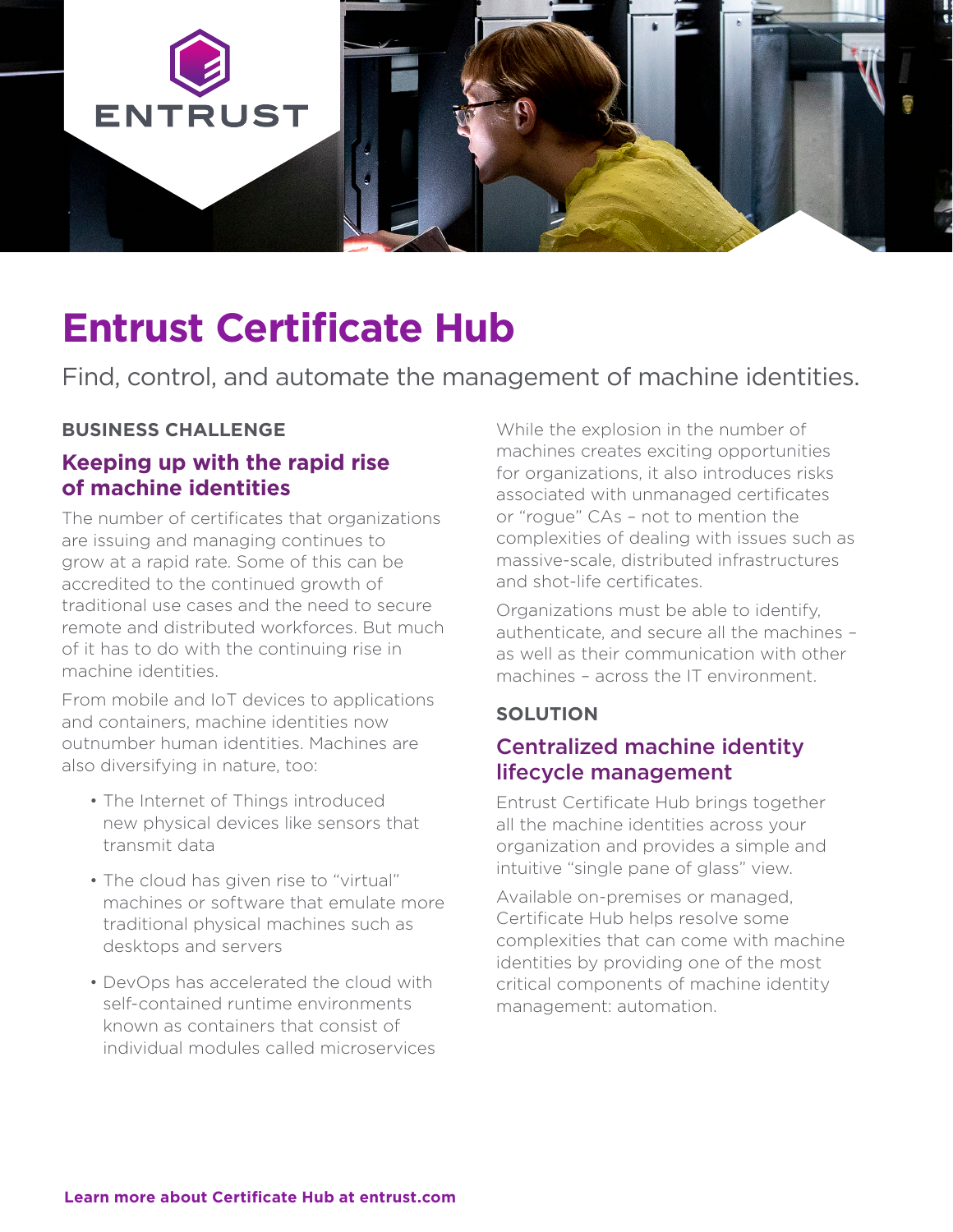#### **KEY FEATURES & BENEFITS**

### **Centralized visibility and management through an intuitive interface**

- Provides a single enforcement point for centralized policy configuration and certificate lifecycle management
- Simple, intuitive portal lets you view and manage certificates across your entire organization, irrespective of source
- Advanced reporting helps you discover the machine identities deployed across your organization, from multiple CAs, giving you centralized visibility with a single-pane-of-glass view
- Allows you to import all your Entrust managed certificates using the Certificate Hub source connection; certificate import methods include:
	- Discovery Scanner
	- Bulk import through import API
	- Manual upload though UI
	- Source sync with CA database
- Convenient browser-based user interface for both administrators and endcertificate owners

### **Convenient admin controls, reporting, and notifications**

- Administrators can customize settings such as access permissions, system metadata, notifications, and report branding
- Role-based access control with customizable roles helps you with regulatory compliance, separation of duties, and delegation of responsibilities; authorization tags provide even more granular access
- Automated expiry notifications for managed and monitored certificates
- Connects to cloud KMS services and CAs to allow notification and orchestration
- Administrators can configure Discovery to automatically associate custom metadata to augment certificate
- Report Designer allows you to create and schedule user-defined reports
	- Rules and actions supporting notifications (email, SMS, etc.) for certificate and administrative events
	- Certificate archival allows for clean reporting, notifications, and certificate management views
	- Ability to perform bulk operations for easy certificate notification management
- Advanced reporting provides alerts and notifications of any upcoming certificate events or action that needs to take place
- Deep scanning support beyond network scanning and discovery – is available for finding and auditing digital certificates stored in Java key stores, binary files, compressed files, etc.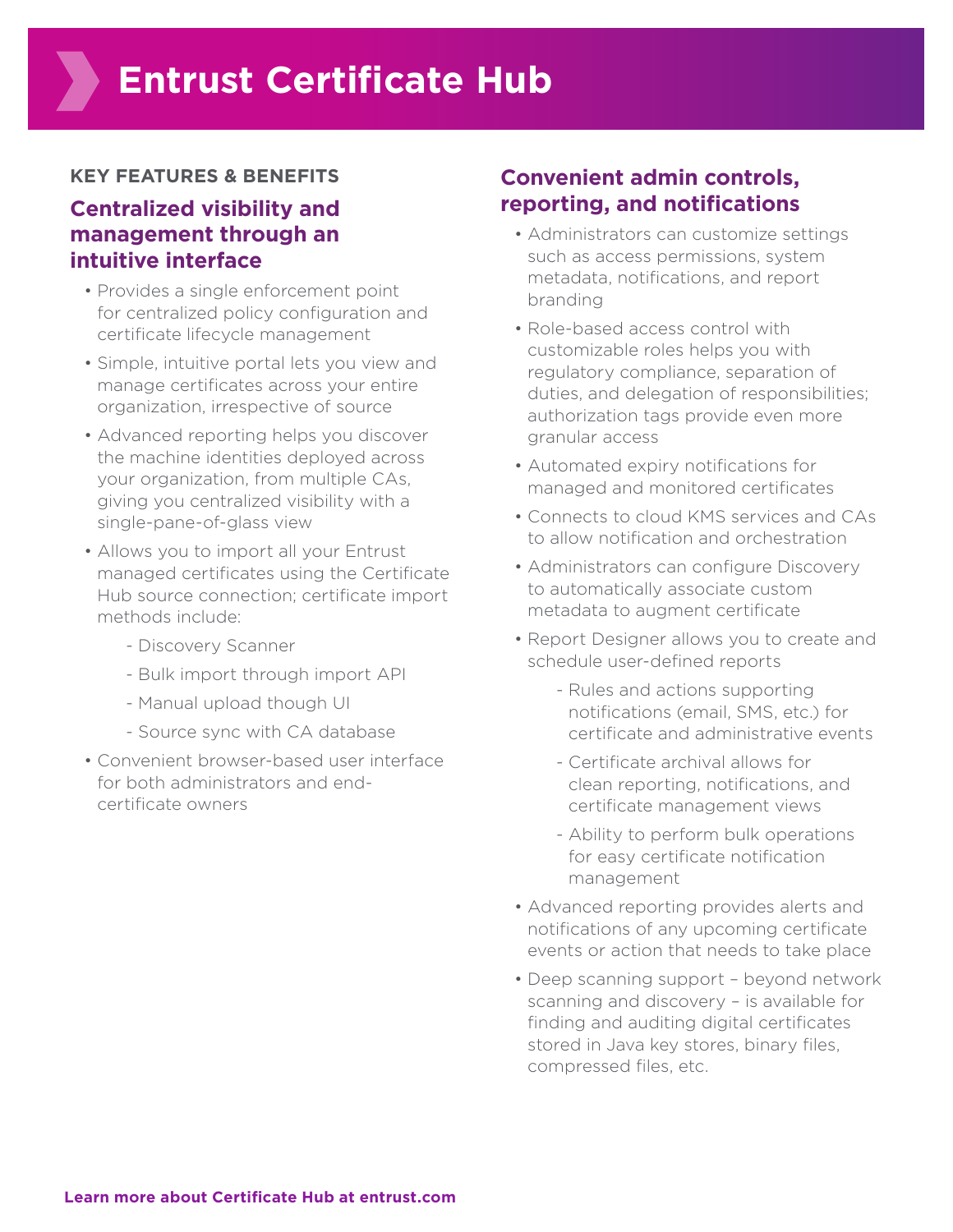## **Flexible integration and scalability**

- Manages machine identities for both greenfield and brownfield deployments
- Operates through a Kubernetes cluster or Entrust's software appliance
- Agent or agentless certificate deployment and management
- Integrates with deep scanning tools through external APIs to locate and inventory all forms of digital certificates (PEM, DER, P12, etc.)
- On-premises deployment optimized for enterprise private or public cloud hosting in either AWS or Azure
- Enterprise IDPs/Active Directory integration used for role-based access controls for performing key operations
- Deployment and version upgrade is through off-the-shelf tools and automation
- Pluggable architecture for expansion



#### **SUPPORTED INTEGRATIONS**

Entrust Certificate Hub provides certificate issuance, renewal, and revocation through a single-paneof-glass interface to support a wide range of applications.

| CAs                          | ECA (Entrust CA)<br>$\bullet$        |
|------------------------------|--------------------------------------|
|                              | • ECS CA (Entrust Certificate        |
|                              | Solutions CA)                        |
|                              | DigiCert CA<br>$\bullet$             |
|                              | Microsoft CA<br>$\bullet$            |
|                              | Standalone Microsoft CA<br>$\bullet$ |
|                              | PrimeKey EJBCA<br>٠                  |
| <b>Cloud and DevOps</b>      | Ansible<br>$\bullet$                 |
|                              | • AWS                                |
|                              | · AZURE                              |
|                              | <b>Kubernetes</b><br>$\bullet$       |
|                              | OpenShift<br>٠.                      |
|                              | Rancher<br>٠                         |
| <b>KMS and Vaults</b>        | Entrust Vault (Key Control)<br>٠     |
|                              | • Azure Key Vault                    |
|                              | HashiCorp Vault<br>$\bullet$         |
| <b>Incident and Workflow</b> | ServiceNow<br>٠                      |
| <b>HSM</b>                   | • Entrust nShield                    |
|                              | (previously nCipher)                 |
|                              | <b>Thales</b><br>$\bullet$           |
| <b>Enrollment Standards</b>  | • ACME                               |
|                              | <b>EST</b><br>٠                      |
|                              | · INTUNE                             |
|                              | <b>MDMWS</b>                         |
|                              | $\cdot$ SCEP                         |
|                              | • WSTEP                              |
| Abstraction Layer/           | • CA/Enrollment Gateway              |
| Extensibility                | <b>IoT</b> Agent<br>$\bullet$        |
|                              | IT Agent (Windows/Mac)               |
|                              | <b>REST API</b><br>٠                 |
| Servers/Load                 | Apache                               |
|                              |                                      |
| Balancers, etc.              | F <sub>5</sub>                       |
|                              | Java                                 |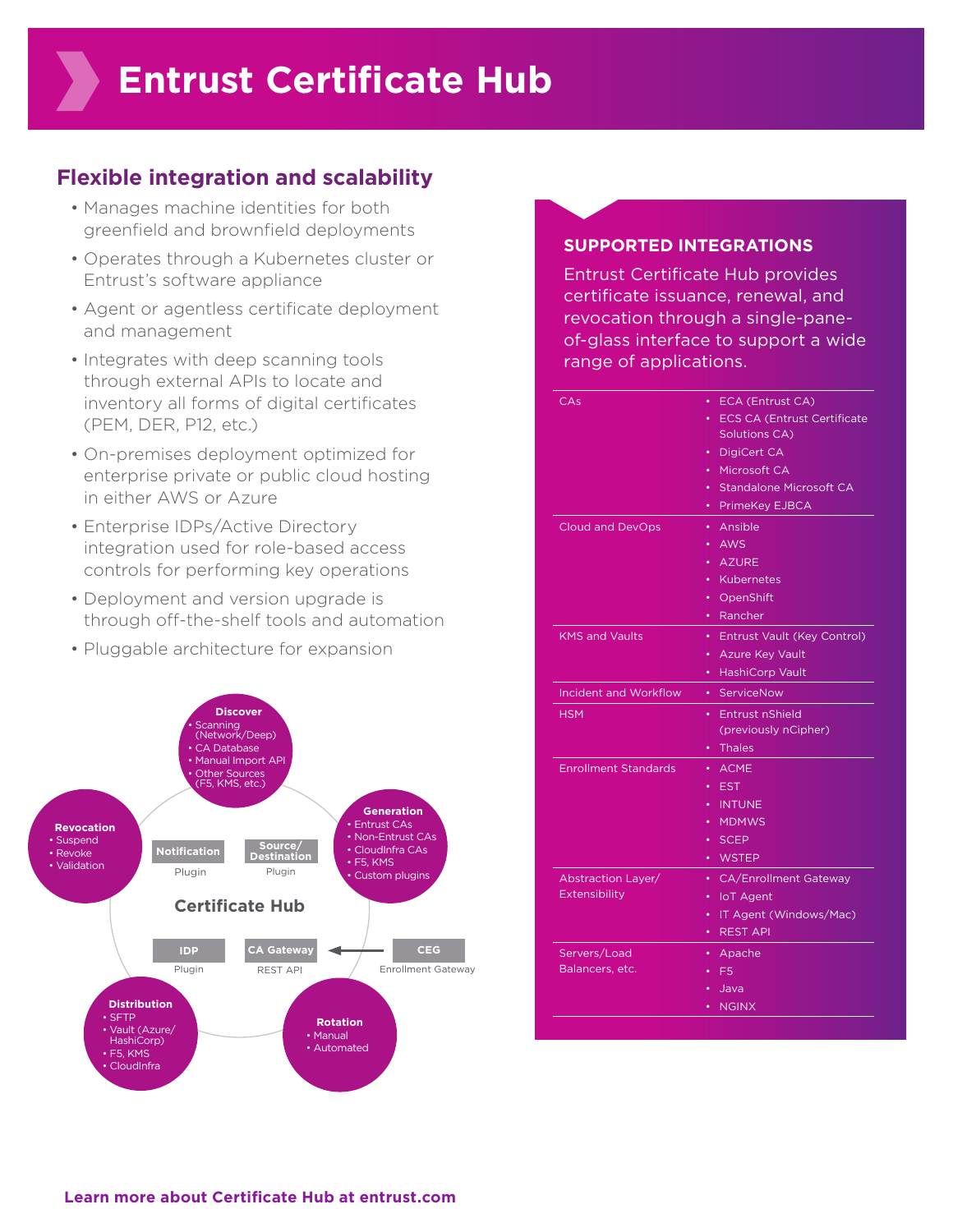### **HOW IT WORKS Centralize visibility, oversight, and reporting**

Certificate Hub helps you hold your organization and employees accountable by tracking certificates to owners. You can define your own set of custom metadata fields, then tag certificates with details such as owner, organization, or cost center. You can also notify owners of upcoming actions they need to take, monitor activity, and set up automated generation and distribution of reports to provide management visibility.

Certificate Hub:

- Finds deployed certificates and records the location, type, algorithms, and expiry of each certificate and ties them to an issuer so you can spot policy violations. You can also add notifications and alerts to certificates from external issuers.
- Can control all your Entrust and Microsoft CAs. Working in conjunction with Discovery, all issued certificates are catalogued and tied to the known destinations where they are deployed in order to spot unused and orphaned certificates.
- Provides you with the rapid-response reporting and management tools needed to spot issues and take timely actions – without the need to impact existing user workflows.
- Ties certificates back to known issuers and, through Entrust CA Gateway, obtains a direct feed of issued certificates from supported CAs. It correlates issuance with discovery, providing end-to-end verification of which certificates have been deployed.

• Provides an end-certificate owner selfservice interface for certificate issuance, renewal, and revocation. Certificate owners receive automatic notifications when they need to take action and can create reports summarizing activity.

# **VERSIONS Available in two tiers**

Whether deployed on-premises or as a service, Certificate Hub is available in two tiers:

#### **Find**

- Inventory certificates across your organization through network discovery and automated certificate import
- Provide organizational visibility with an easy-to-use report designer and scheduler
- Issue notifications and reports via email to remind certificate owners of actions they need to take

#### **Control and Automate**

- Centrally manage certificate policy, issuance, and access to public and private certificate authorities regardless of vendor
- Monitor CA activity through automated certificate imports from CA databases and cloud services
- Perform operations to issue, renew, and revoke certificates from all connected CAs
- Use API, SSH, and cloud keystore publishing to push keys and certificates directly to endpoints with fully managed rotation and certificate profile management
- Support source plugins for destinations such as AWS ACM CA, Azure Key Vault, and F5 networks